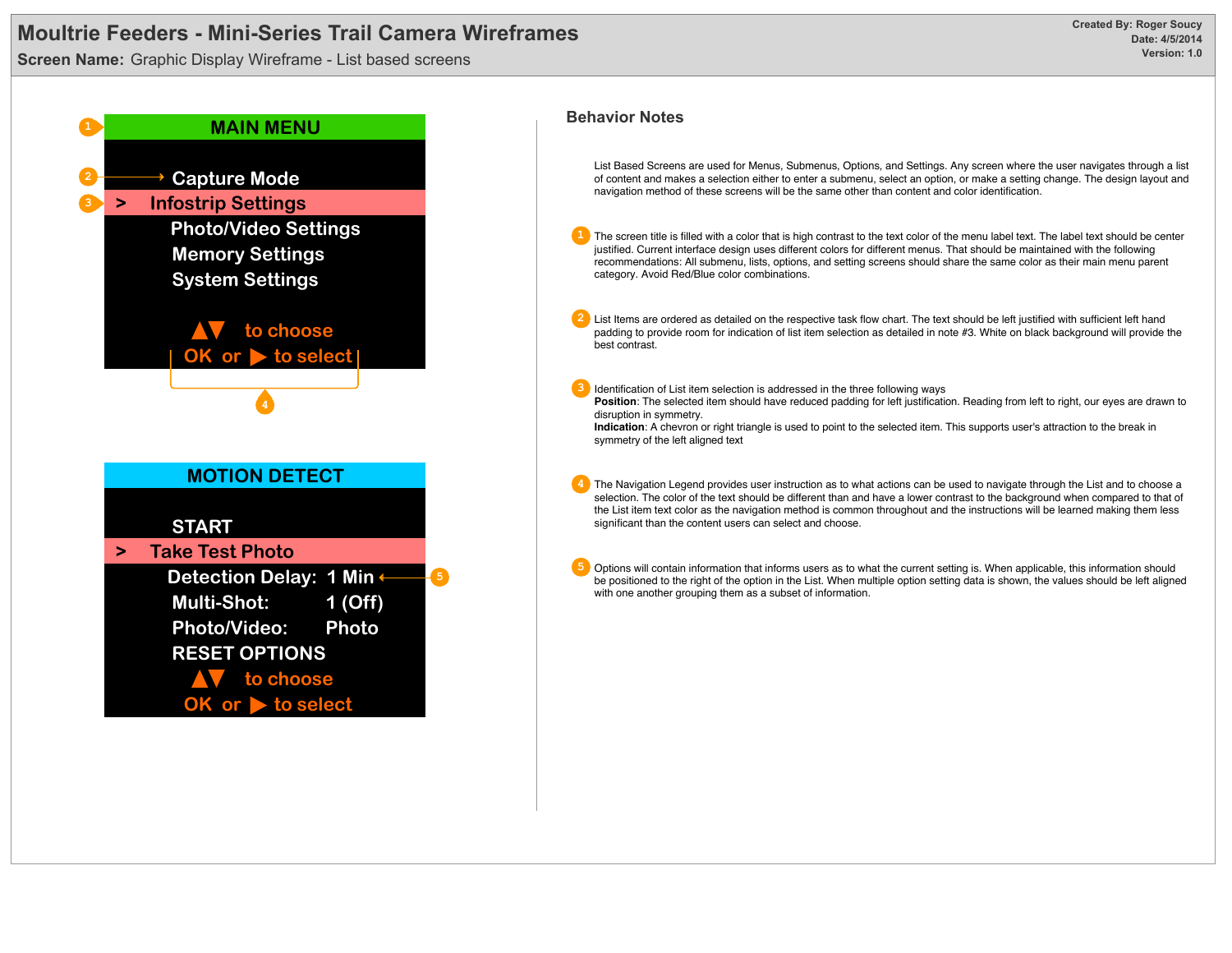**Screen Name:** Graphic Display Wireframe - Text Entry Screens



**1** The screen title is filled with a color that is high contrast to the text color of the menu label text. The label text should be center justified. Current interface design uses different colors for different menus. That should be maintained with the following recommendations: All submenu, lists, options, and setting screens should share the same color as their main menu parent category. Avoid Red/Blue color combinations.

**2** Editable text fields should be center justified with white text.

**3** Characters that are selected to be changed will be indicated through reversing their color pattern in that a white character on a black background will become black on a white background when it is being edited.

**4** The Navigation Legend provides user instruction as to what actions can be used to navigate through the Menu List and to choose a selection. The color of the text should be different than and have a lower contrast to the background when compared to that of the Menu List item text color as the navigation method is common throughout and the instructions will be learned making them less significant than the content users can select and choose.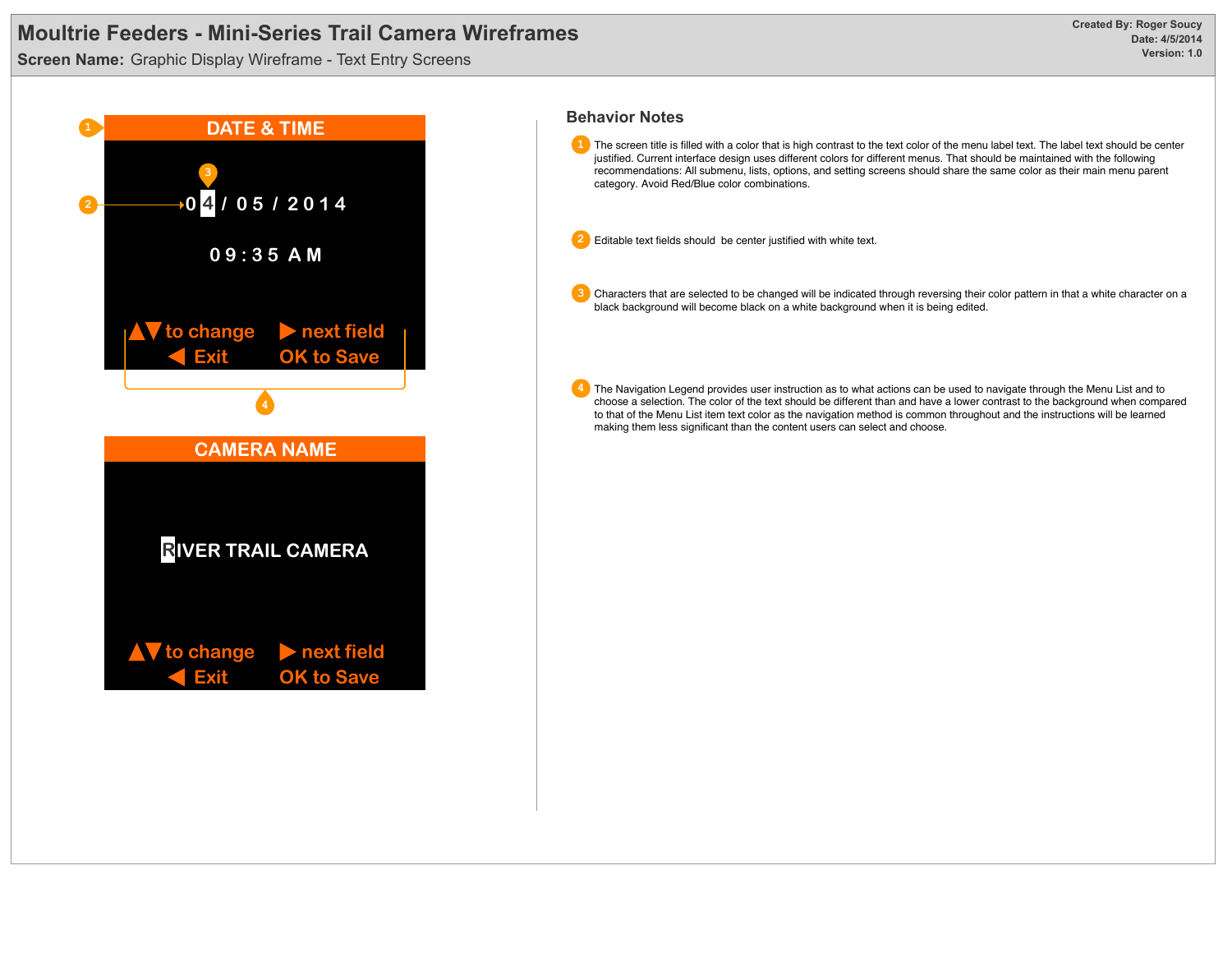**Screen Name:** 2-Line LC Display Wireframe - List Based Screens



### **Behavior Notes**

List Based Screens are used for Menus, Submenus, Options, and Settings. Any screen where the user navigates through a list of content and makes a selection either to enter a submenu, select an option, or make a setting change. The design layout and navigation method of these screens will be the same other than content and color identification. Lists are wrapping in that the next item after the last in the list wraps back to the beginning.

- **1** When a List based screen is first displayed, the Title is positioned in the top row. As users navigate using the "Down" button, the initial button press moves the selection indication (black background with white text) down to the bottom row - so that the bottom row is white text on black background. Subsequent down button presses will then move the list contents up one row for every button press while keeping the selection indication in the bottom row as illustrated in the top three images found at left.
	- **2** Navigation triangle pointing up indicates that users that there is more content 'above' the screen view which is due to the wrapping of lists as in the 990i model. The shape is based on, and should reflect the icon used for the "UP" navigation hard button. The shape can be full or empty based on it's associated text field polarization. Up navigation first moves the selection indication to the top row (if not there) and then moves the list contents down one row for every button press as illustrated in the bottom two images found at left.
	- **3** The Title text should centered in all capital letters flanked with horizontal lines. It should be displayed in reverse polarization of the LCD so that the label text is empty (white) and the surrounding field is filled (black). These attributes will call attention to the Title to confirm the action users took to arrive at this menu option. Note that with character segment displays this may not render as well as a full matrix display as there could be empty (white) pixels between the characters, however this is not always the case as some segment displays' background can still be energized to turn black.
	- **4** Navigation triangle pointing down indicates that users that there is more content 'below' the screen view which is due to the wrapping of lists as in the 990i model. The shape is based on, and should reflect the icon used for the "DOWN" navigation hard button. The shape can be full or empty based on it's associated text field polarization.
	- **5** List items are right-justified providing 1 character spacing to the right for a navigation indicator (#7).
	- **6** Selection indication of the bottom row follows the convention noted in prior annotations on this page in that the text will be white and the surrounding area in that row will be black.
	- **7** Navigation triangle pointing right is only present when a list item is selected and can be entered using the 'Right' button (or OK button). Note that the Title does not have this element.